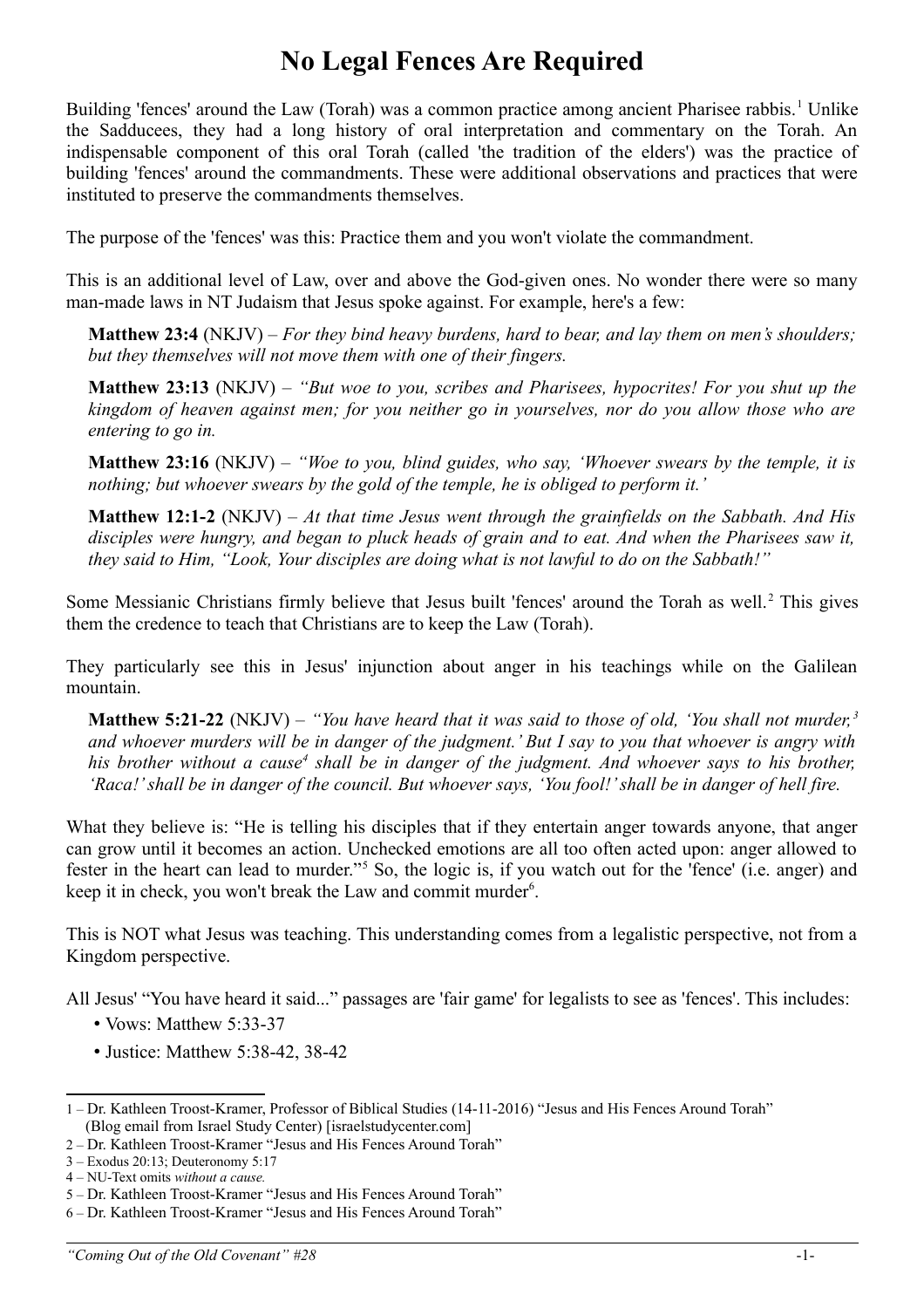- Sexual Morality: Matthew 5:27-30
- Mercy: Matthew 5:43-48

It is believed that 'fences' around the Law that Jesus taught about were to aid his followers to have righteousness that would surpass that of the scribes and Pharisees<sup>[7](#page-1-0)</sup>.

Now, here's the thing. This is looking at Jesus' teaching with religious glasses on  $-$  i.e. from a religion worldview. When you look at the same teaching with a Kingdom worldview or from a spiritual perspective, the picture is completely different.

The Law was the school teacher (tutor) that kept God's people in line.<sup>[8](#page-1-1)</sup> Once we come to faith in the salvation that we are offered, we no longer needed this Law as our tutor.<sup>[9](#page-1-2)</sup> PERIOD!

The Law kept us immature, because immature sons are the ones that need teachers/tutors/governors. Maturity in the Spirit and operation out of *agape* love supersedes the Law.<sup>[10](#page-1-3)</sup>

Jesus was bringing us into sonship and maturity with his teaching, not further entrenching the Law by showing us how to protect ourselves from breaking these statutes.

How can we go on to maturity when these legal teachings are keeping is from exploring our status as Earth's rulers? It's just like locking up children in the home with a sheltered life to protect them from the world around them.

In the past, there have been many 'fence' structures put in place to protect Christians from transgressing the Law or losing their faith. For example:

- Chastity belts To prevent breaking adultery laws.
- Bundling<sup>[11](#page-1-4)</sup> To prevent breaking fornication laws.
- Going to church every Sunday To prevent breaking supposed Sabbath laws.
- Taboos To prevent breaking a number of laws.
- Compulsory grace at dinner To prevent the slip into unthankfulness.
- Tithing To prevent not giving enough so God gets angry.
- Sunday Service To prevent believers from forgetting to serve God.

The Feasts which were to be a celebration of the Lord's achievements were also a form of a 'fence' against drifting from him. So were the Jewish ceremonies and rituals.<sup>[12](#page-1-5)</sup>

**Deuteronomy 8:11** (NKJV) – *"Beware that you do not forget the LORD your God by not keeping His commandments, His judgments, and His statutes which I command you today,* 

The Israelis were told to write 'The LORD our God, the LORD *is* one! You shall love the LORD your God with all your heart, with all your soul, and with all your strength'<sup>[13](#page-1-6)</sup> on the doorposts of their houses and also on their gates. Why? "Lest you forget the LORD who brought you out of the land of Egypt, from the house of bondage."<sup>[14](#page-1-7)</sup>

This was a 'fence'. How? Every time they went out the door or gate they touched this message to remind them so they remained true to Jehovah. This ritual was a protection against their laziness.

- <span id="page-1-3"></span>10 – See: Romans 13:8, 10; Galatians 5:14
- <span id="page-1-4"></span>11 – See: www.merriam-webster.com/dictionary/bundling

<span id="page-1-0"></span><sup>7 –</sup> Matthew 5:20

<span id="page-1-1"></span><sup>8 –</sup> Galatians 3:24-25

<span id="page-1-2"></span><sup>9 –</sup> Galatians 3:24-25

<span id="page-1-5"></span><sup>12 –</sup> Read Deuteronomy 8

<span id="page-1-6"></span><sup>13 –</sup> Deuteronomy 6:4-5

<span id="page-1-7"></span><sup>14 –</sup> Deuteronomy 6:12